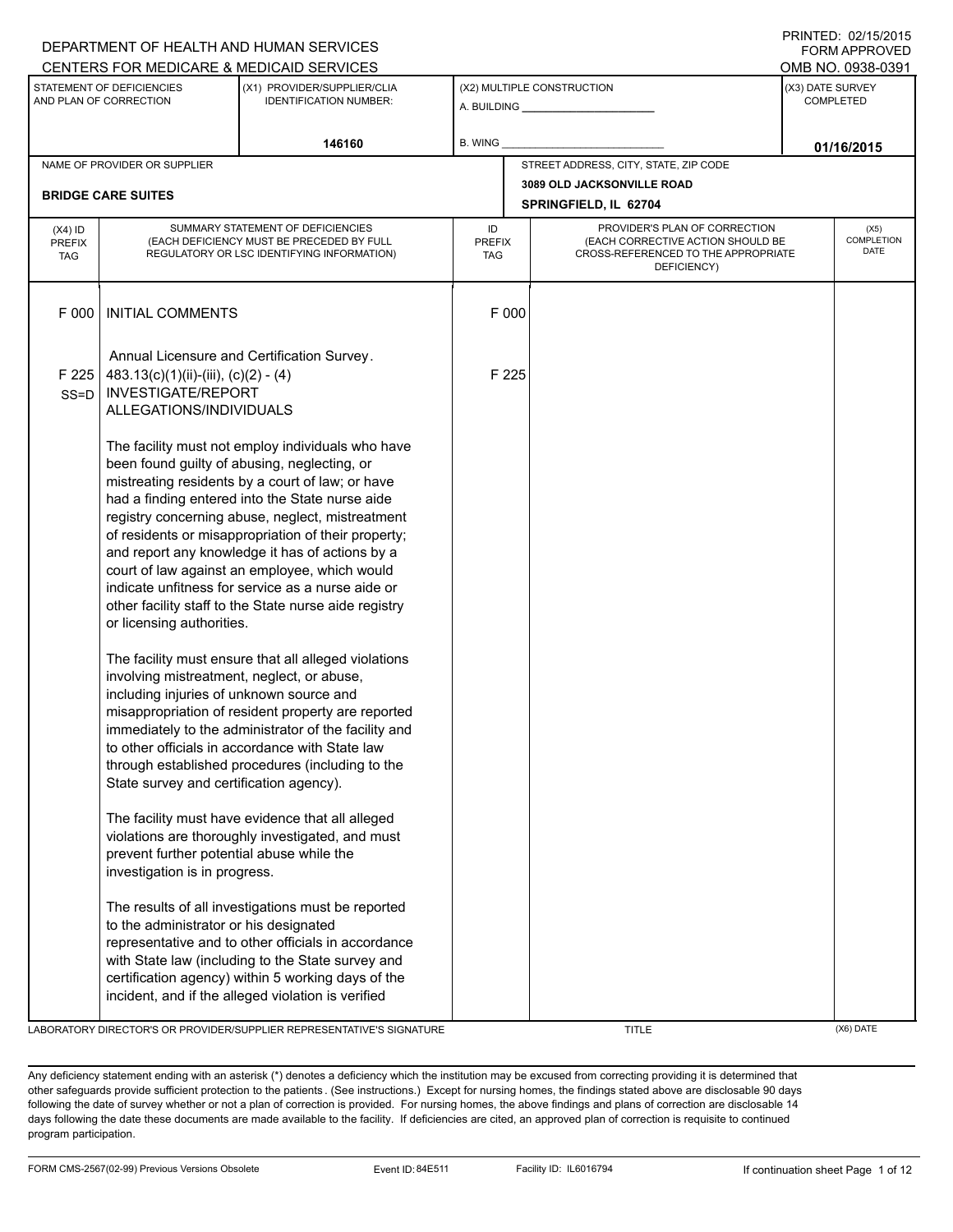| CENTERS FOR MEDICARE & MEDICAID SERVICES<br>OMB NO. 0938-0391<br>STATEMENT OF DEFICIENCIES<br>(X3) DATE SURVEY<br>(X1) PROVIDER/SUPPLIER/CLIA<br>(X2) MULTIPLE CONSTRUCTION<br>AND PLAN OF CORRECTION<br><b>IDENTIFICATION NUMBER:</b><br><b>COMPLETED</b><br>146160<br>B. WING<br>01/16/2015<br>STREET ADDRESS, CITY, STATE, ZIP CODE<br>NAME OF PROVIDER OR SUPPLIER<br>3089 OLD JACKSONVILLE ROAD<br><b>BRIDGE CARE SUITES</b><br>SPRINGFIELD, IL 62704<br>SUMMARY STATEMENT OF DEFICIENCIES<br>PROVIDER'S PLAN OF CORRECTION<br>ID<br>$(X4)$ ID<br>(X5)<br>(EACH DEFICIENCY MUST BE PRECEDED BY FULL<br>(EACH CORRECTIVE ACTION SHOULD BE<br><b>PREFIX</b><br><b>PREFIX</b><br>DATE<br>REGULATORY OR LSC IDENTIFYING INFORMATION)<br>CROSS-REFERENCED TO THE APPROPRIATE<br><b>TAG</b><br><b>TAG</b><br>DEFICIENCY)<br>F 225<br>Continued From page 1<br>F 225<br>appropriate corrective action must be taken.<br>This REQUIREMENT is not met as evidenced<br>by:<br>Based on record review and interview, the facility<br>failed to ensure staff report injuries of unknown<br>origin to the Administrator immediately for 1 of 1<br>residents (R13) reviewed for Abuse in the sample<br>of 15.<br>Findings include:<br>The facility Transmission Report of 1/8/15<br>documents Z1, (R13's daughter), called the<br>facility on 12/31/14 and reported she saw a bruise<br>on R13's left hand at her medical appointment on<br>the 12/30/14. The report documents an<br>investigation was initiated on 12/31/14 and R13<br>stated that the Nurse on duty tried to pull her off<br>of the bed by her hand but was unable to point<br>out the Nurse who she believed caused the injury.<br>During the investigation, E6, Occupational<br>Therapist and E7, Physical Therapist both stated<br>they noted the bruising on R13's hand on<br>12/29/14. The report documents R13 has<br>Dementia and could not identify the Nurse.<br>On 1/15/15, at 4:30PM, E1, (Administrator),<br>stated E6 and E7 did not report the bruising on<br>R13's hand immediately to her. E1 stated Z1<br>reported the bruising on R13's hand. E1<br>confirmed Z1 reported the bruising and stated an<br>investigation was initiated immediately.<br>F 226<br>F 226<br>483.13(c) DEVELOP/IMPLMENT<br>ABUSE/NEGLECT, ETC POLICIES<br>$SS = D$ |  | DEPARTMENT OF HEALTH AND HUMAN SERVICES |  |  |  |  | I INITILLY. VZIJVIZVIJ<br><b>FORM APPROVED</b> |  |
|------------------------------------------------------------------------------------------------------------------------------------------------------------------------------------------------------------------------------------------------------------------------------------------------------------------------------------------------------------------------------------------------------------------------------------------------------------------------------------------------------------------------------------------------------------------------------------------------------------------------------------------------------------------------------------------------------------------------------------------------------------------------------------------------------------------------------------------------------------------------------------------------------------------------------------------------------------------------------------------------------------------------------------------------------------------------------------------------------------------------------------------------------------------------------------------------------------------------------------------------------------------------------------------------------------------------------------------------------------------------------------------------------------------------------------------------------------------------------------------------------------------------------------------------------------------------------------------------------------------------------------------------------------------------------------------------------------------------------------------------------------------------------------------------------------------------------------------------------------------------------------------------------------------------------------------------------------------------------------------------------------------------------------------------------------------------------------------------------------------------------------------------------------------------------------------------------------------------------------------------------------------------------------------------------------------------|--|-----------------------------------------|--|--|--|--|------------------------------------------------|--|
|                                                                                                                                                                                                                                                                                                                                                                                                                                                                                                                                                                                                                                                                                                                                                                                                                                                                                                                                                                                                                                                                                                                                                                                                                                                                                                                                                                                                                                                                                                                                                                                                                                                                                                                                                                                                                                                                                                                                                                                                                                                                                                                                                                                                                                                                                                                        |  |                                         |  |  |  |  |                                                |  |
|                                                                                                                                                                                                                                                                                                                                                                                                                                                                                                                                                                                                                                                                                                                                                                                                                                                                                                                                                                                                                                                                                                                                                                                                                                                                                                                                                                                                                                                                                                                                                                                                                                                                                                                                                                                                                                                                                                                                                                                                                                                                                                                                                                                                                                                                                                                        |  |                                         |  |  |  |  |                                                |  |
|                                                                                                                                                                                                                                                                                                                                                                                                                                                                                                                                                                                                                                                                                                                                                                                                                                                                                                                                                                                                                                                                                                                                                                                                                                                                                                                                                                                                                                                                                                                                                                                                                                                                                                                                                                                                                                                                                                                                                                                                                                                                                                                                                                                                                                                                                                                        |  |                                         |  |  |  |  |                                                |  |
|                                                                                                                                                                                                                                                                                                                                                                                                                                                                                                                                                                                                                                                                                                                                                                                                                                                                                                                                                                                                                                                                                                                                                                                                                                                                                                                                                                                                                                                                                                                                                                                                                                                                                                                                                                                                                                                                                                                                                                                                                                                                                                                                                                                                                                                                                                                        |  |                                         |  |  |  |  |                                                |  |
|                                                                                                                                                                                                                                                                                                                                                                                                                                                                                                                                                                                                                                                                                                                                                                                                                                                                                                                                                                                                                                                                                                                                                                                                                                                                                                                                                                                                                                                                                                                                                                                                                                                                                                                                                                                                                                                                                                                                                                                                                                                                                                                                                                                                                                                                                                                        |  |                                         |  |  |  |  |                                                |  |
|                                                                                                                                                                                                                                                                                                                                                                                                                                                                                                                                                                                                                                                                                                                                                                                                                                                                                                                                                                                                                                                                                                                                                                                                                                                                                                                                                                                                                                                                                                                                                                                                                                                                                                                                                                                                                                                                                                                                                                                                                                                                                                                                                                                                                                                                                                                        |  |                                         |  |  |  |  |                                                |  |
|                                                                                                                                                                                                                                                                                                                                                                                                                                                                                                                                                                                                                                                                                                                                                                                                                                                                                                                                                                                                                                                                                                                                                                                                                                                                                                                                                                                                                                                                                                                                                                                                                                                                                                                                                                                                                                                                                                                                                                                                                                                                                                                                                                                                                                                                                                                        |  |                                         |  |  |  |  |                                                |  |
|                                                                                                                                                                                                                                                                                                                                                                                                                                                                                                                                                                                                                                                                                                                                                                                                                                                                                                                                                                                                                                                                                                                                                                                                                                                                                                                                                                                                                                                                                                                                                                                                                                                                                                                                                                                                                                                                                                                                                                                                                                                                                                                                                                                                                                                                                                                        |  |                                         |  |  |  |  | <b>COMPLETION</b>                              |  |
|                                                                                                                                                                                                                                                                                                                                                                                                                                                                                                                                                                                                                                                                                                                                                                                                                                                                                                                                                                                                                                                                                                                                                                                                                                                                                                                                                                                                                                                                                                                                                                                                                                                                                                                                                                                                                                                                                                                                                                                                                                                                                                                                                                                                                                                                                                                        |  |                                         |  |  |  |  |                                                |  |
|                                                                                                                                                                                                                                                                                                                                                                                                                                                                                                                                                                                                                                                                                                                                                                                                                                                                                                                                                                                                                                                                                                                                                                                                                                                                                                                                                                                                                                                                                                                                                                                                                                                                                                                                                                                                                                                                                                                                                                                                                                                                                                                                                                                                                                                                                                                        |  |                                         |  |  |  |  |                                                |  |
|                                                                                                                                                                                                                                                                                                                                                                                                                                                                                                                                                                                                                                                                                                                                                                                                                                                                                                                                                                                                                                                                                                                                                                                                                                                                                                                                                                                                                                                                                                                                                                                                                                                                                                                                                                                                                                                                                                                                                                                                                                                                                                                                                                                                                                                                                                                        |  |                                         |  |  |  |  |                                                |  |
|                                                                                                                                                                                                                                                                                                                                                                                                                                                                                                                                                                                                                                                                                                                                                                                                                                                                                                                                                                                                                                                                                                                                                                                                                                                                                                                                                                                                                                                                                                                                                                                                                                                                                                                                                                                                                                                                                                                                                                                                                                                                                                                                                                                                                                                                                                                        |  |                                         |  |  |  |  |                                                |  |
|                                                                                                                                                                                                                                                                                                                                                                                                                                                                                                                                                                                                                                                                                                                                                                                                                                                                                                                                                                                                                                                                                                                                                                                                                                                                                                                                                                                                                                                                                                                                                                                                                                                                                                                                                                                                                                                                                                                                                                                                                                                                                                                                                                                                                                                                                                                        |  |                                         |  |  |  |  |                                                |  |
|                                                                                                                                                                                                                                                                                                                                                                                                                                                                                                                                                                                                                                                                                                                                                                                                                                                                                                                                                                                                                                                                                                                                                                                                                                                                                                                                                                                                                                                                                                                                                                                                                                                                                                                                                                                                                                                                                                                                                                                                                                                                                                                                                                                                                                                                                                                        |  |                                         |  |  |  |  |                                                |  |
|                                                                                                                                                                                                                                                                                                                                                                                                                                                                                                                                                                                                                                                                                                                                                                                                                                                                                                                                                                                                                                                                                                                                                                                                                                                                                                                                                                                                                                                                                                                                                                                                                                                                                                                                                                                                                                                                                                                                                                                                                                                                                                                                                                                                                                                                                                                        |  |                                         |  |  |  |  |                                                |  |
|                                                                                                                                                                                                                                                                                                                                                                                                                                                                                                                                                                                                                                                                                                                                                                                                                                                                                                                                                                                                                                                                                                                                                                                                                                                                                                                                                                                                                                                                                                                                                                                                                                                                                                                                                                                                                                                                                                                                                                                                                                                                                                                                                                                                                                                                                                                        |  |                                         |  |  |  |  |                                                |  |
|                                                                                                                                                                                                                                                                                                                                                                                                                                                                                                                                                                                                                                                                                                                                                                                                                                                                                                                                                                                                                                                                                                                                                                                                                                                                                                                                                                                                                                                                                                                                                                                                                                                                                                                                                                                                                                                                                                                                                                                                                                                                                                                                                                                                                                                                                                                        |  |                                         |  |  |  |  |                                                |  |
|                                                                                                                                                                                                                                                                                                                                                                                                                                                                                                                                                                                                                                                                                                                                                                                                                                                                                                                                                                                                                                                                                                                                                                                                                                                                                                                                                                                                                                                                                                                                                                                                                                                                                                                                                                                                                                                                                                                                                                                                                                                                                                                                                                                                                                                                                                                        |  |                                         |  |  |  |  |                                                |  |
|                                                                                                                                                                                                                                                                                                                                                                                                                                                                                                                                                                                                                                                                                                                                                                                                                                                                                                                                                                                                                                                                                                                                                                                                                                                                                                                                                                                                                                                                                                                                                                                                                                                                                                                                                                                                                                                                                                                                                                                                                                                                                                                                                                                                                                                                                                                        |  |                                         |  |  |  |  |                                                |  |
|                                                                                                                                                                                                                                                                                                                                                                                                                                                                                                                                                                                                                                                                                                                                                                                                                                                                                                                                                                                                                                                                                                                                                                                                                                                                                                                                                                                                                                                                                                                                                                                                                                                                                                                                                                                                                                                                                                                                                                                                                                                                                                                                                                                                                                                                                                                        |  |                                         |  |  |  |  |                                                |  |
|                                                                                                                                                                                                                                                                                                                                                                                                                                                                                                                                                                                                                                                                                                                                                                                                                                                                                                                                                                                                                                                                                                                                                                                                                                                                                                                                                                                                                                                                                                                                                                                                                                                                                                                                                                                                                                                                                                                                                                                                                                                                                                                                                                                                                                                                                                                        |  |                                         |  |  |  |  |                                                |  |
|                                                                                                                                                                                                                                                                                                                                                                                                                                                                                                                                                                                                                                                                                                                                                                                                                                                                                                                                                                                                                                                                                                                                                                                                                                                                                                                                                                                                                                                                                                                                                                                                                                                                                                                                                                                                                                                                                                                                                                                                                                                                                                                                                                                                                                                                                                                        |  |                                         |  |  |  |  |                                                |  |
|                                                                                                                                                                                                                                                                                                                                                                                                                                                                                                                                                                                                                                                                                                                                                                                                                                                                                                                                                                                                                                                                                                                                                                                                                                                                                                                                                                                                                                                                                                                                                                                                                                                                                                                                                                                                                                                                                                                                                                                                                                                                                                                                                                                                                                                                                                                        |  |                                         |  |  |  |  |                                                |  |
|                                                                                                                                                                                                                                                                                                                                                                                                                                                                                                                                                                                                                                                                                                                                                                                                                                                                                                                                                                                                                                                                                                                                                                                                                                                                                                                                                                                                                                                                                                                                                                                                                                                                                                                                                                                                                                                                                                                                                                                                                                                                                                                                                                                                                                                                                                                        |  |                                         |  |  |  |  |                                                |  |

FORM CMS-2567(02-99) Previous Versions Obsolete Event ID: 84E511 Facility ID: IL6016794 If continuation sheet Page 2 of 12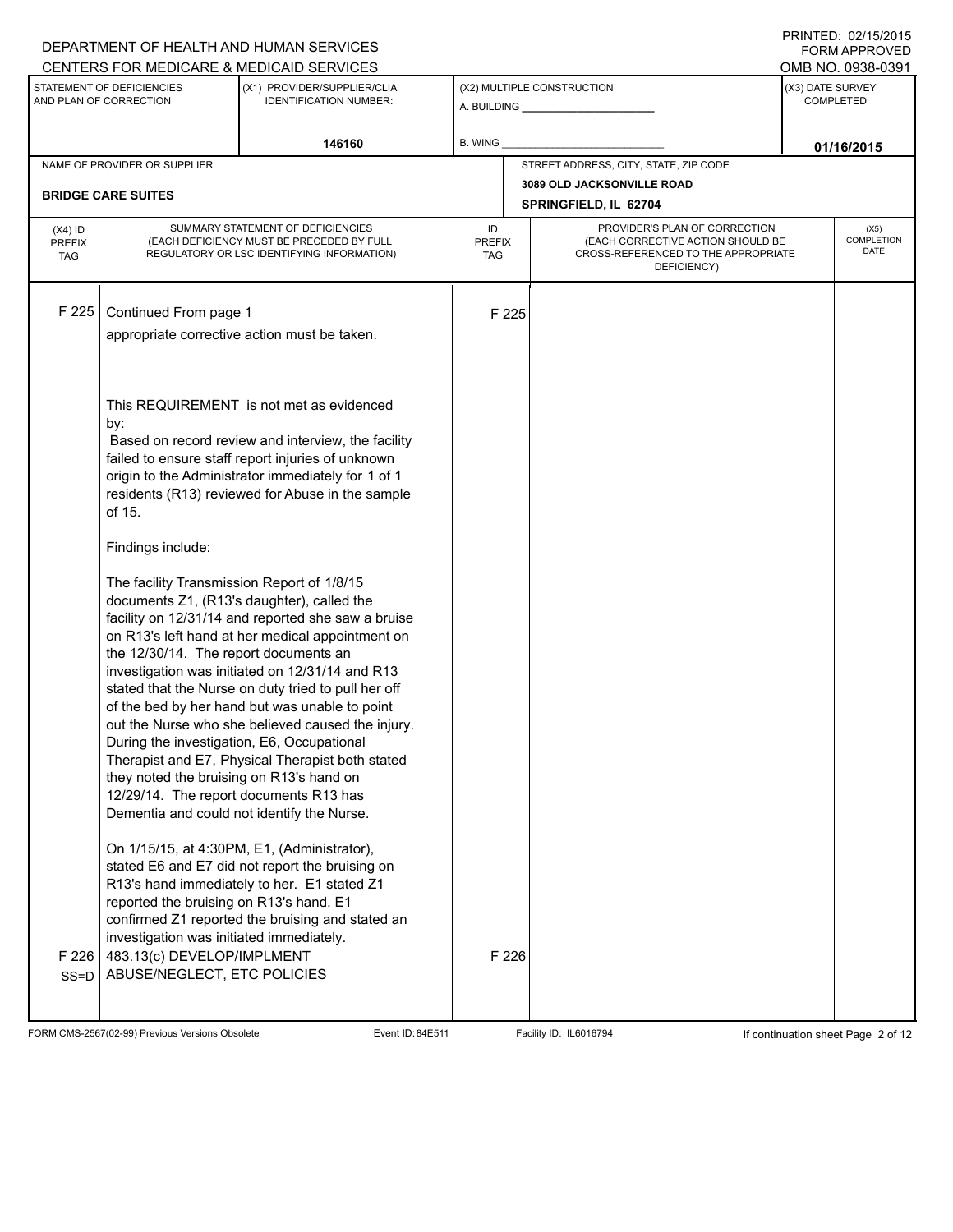|                                          |                                                                                                                              | DEPARTMENT OF HEALTH AND HUMAN SERVICES                                                                                                                                                                                                                                                                                                                                                                                |                                   |                            |                                                                                                                          |            | <b>FORM APPROVED</b>                 |  |
|------------------------------------------|------------------------------------------------------------------------------------------------------------------------------|------------------------------------------------------------------------------------------------------------------------------------------------------------------------------------------------------------------------------------------------------------------------------------------------------------------------------------------------------------------------------------------------------------------------|-----------------------------------|----------------------------|--------------------------------------------------------------------------------------------------------------------------|------------|--------------------------------------|--|
|                                          |                                                                                                                              | CENTERS FOR MEDICARE & MEDICAID SERVICES                                                                                                                                                                                                                                                                                                                                                                               |                                   |                            |                                                                                                                          |            | OMB NO. 0938-0391                    |  |
|                                          | STATEMENT OF DEFICIENCIES<br>AND PLAN OF CORRECTION                                                                          | (X1) PROVIDER/SUPPLIER/CLIA<br><b>IDENTIFICATION NUMBER:</b>                                                                                                                                                                                                                                                                                                                                                           |                                   | (X2) MULTIPLE CONSTRUCTION |                                                                                                                          |            | (X3) DATE SURVEY<br><b>COMPLETED</b> |  |
|                                          |                                                                                                                              | 146160                                                                                                                                                                                                                                                                                                                                                                                                                 | B. WING                           |                            |                                                                                                                          | 01/16/2015 |                                      |  |
|                                          | NAME OF PROVIDER OR SUPPLIER                                                                                                 |                                                                                                                                                                                                                                                                                                                                                                                                                        |                                   |                            | STREET ADDRESS, CITY, STATE, ZIP CODE                                                                                    |            |                                      |  |
|                                          | <b>BRIDGE CARE SUITES</b>                                                                                                    |                                                                                                                                                                                                                                                                                                                                                                                                                        |                                   |                            | 3089 OLD JACKSONVILLE ROAD                                                                                               |            |                                      |  |
|                                          |                                                                                                                              |                                                                                                                                                                                                                                                                                                                                                                                                                        |                                   |                            | SPRINGFIELD, IL 62704                                                                                                    |            |                                      |  |
| $(X4)$ ID<br><b>PREFIX</b><br><b>TAG</b> |                                                                                                                              | SUMMARY STATEMENT OF DEFICIENCIES<br>(EACH DEFICIENCY MUST BE PRECEDED BY FULL<br>REGULATORY OR LSC IDENTIFYING INFORMATION)                                                                                                                                                                                                                                                                                           | ID<br><b>PREFIX</b><br><b>TAG</b> |                            | PROVIDER'S PLAN OF CORRECTION<br>(EACH CORRECTIVE ACTION SHOULD BE<br>CROSS-REFERENCED TO THE APPROPRIATE<br>DEFICIENCY) |            | (X5)<br><b>COMPLETION</b><br>DATE    |  |
| F 226                                    | Continued From page 2                                                                                                        | The facility must develop and implement written                                                                                                                                                                                                                                                                                                                                                                        |                                   | F 226                      |                                                                                                                          |            |                                      |  |
|                                          | policies and procedures that prohibit<br>and misappropriation of resident property.                                          | mistreatment, neglect, and abuse of residents                                                                                                                                                                                                                                                                                                                                                                          |                                   |                            |                                                                                                                          |            |                                      |  |
|                                          | by:<br>Abuse on the sample of 15.                                                                                            | This REQUIREMENT is not met as evidenced<br>Based on interview and record review, the facility<br>failed to operationalize their Abuse Prevention<br>Program Policy and Procedure by failing to report<br>an injury of unknown injury to the Administrator<br>immediately for 1 of 1 resident (R13) reviewed for                                                                                                       |                                   |                            |                                                                                                                          |            |                                      |  |
|                                          | Findings include:                                                                                                            |                                                                                                                                                                                                                                                                                                                                                                                                                        |                                   |                            |                                                                                                                          |            |                                      |  |
|                                          | suspicion of potential abuse, neglect or<br>about, or suspect to the Administrator<br>immediately." The Policy and Procedure | 1. The facility's Abuse Prevention Program Policy<br>and Procedure, undated, documents, "Employees<br>are required to report any incident, allegation or<br>misappropriation of property they observe, hear<br>documents "An injury of unknown is an injury not<br>observed by any person or the source of the<br>injury could not be explained by the resident."                                                      |                                   |                            |                                                                                                                          |            |                                      |  |
|                                          | the 12/30/14. The report documents an<br>During the investigation, E6, (Occupational                                         | 2. The facility Transmission Report of 1/8/15<br>documents Z1, (R13's daughter), called the<br>facility on 12/31/14 and reported she saw a bruise<br>on R13's left hand at her medical appointment on<br>investigation was initiated on 12/31/14 and R13<br>stated that the Nurse on duty tried to pull her off<br>of the bed by her hand but was unable to point<br>out the Nurse who she believed caused the injury. |                                   |                            |                                                                                                                          |            |                                      |  |

FORM CMS-2567(02-99) Previous Versions Obsolete Event ID: 84E511 Facility ID: IL6016794 If continuation sheet Page 3 of 12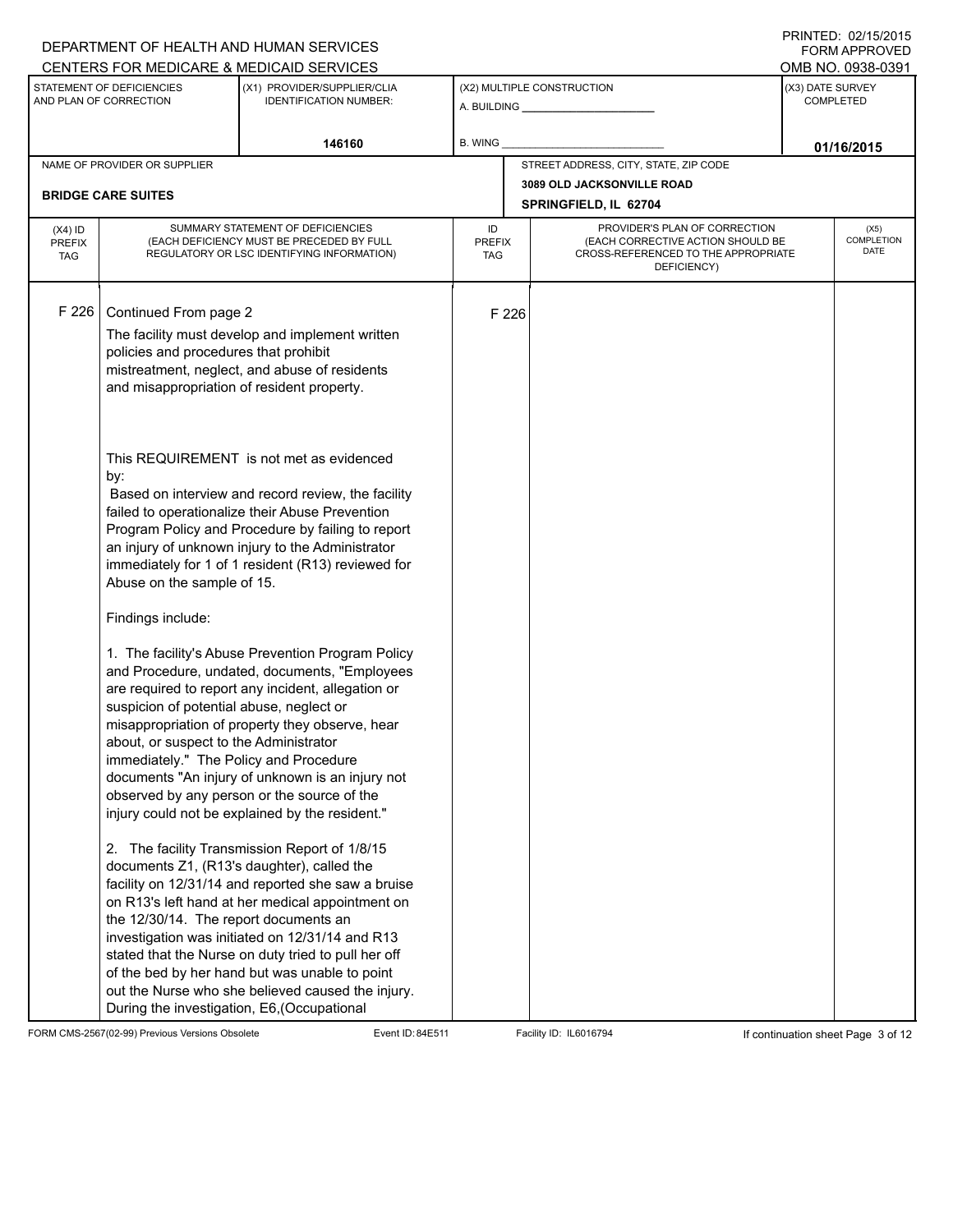|                                          | DEPARTMENT OF HEALTH AND HUMAN SERVICES                                                                                                                                                                                                        |                                                                                                                                                                                                                                                                                                                                                                                                                                                                                                                                                                                                                             |                                   |                                                                                                                          |                                       | <b>FORM APPROVED</b>              |  |
|------------------------------------------|------------------------------------------------------------------------------------------------------------------------------------------------------------------------------------------------------------------------------------------------|-----------------------------------------------------------------------------------------------------------------------------------------------------------------------------------------------------------------------------------------------------------------------------------------------------------------------------------------------------------------------------------------------------------------------------------------------------------------------------------------------------------------------------------------------------------------------------------------------------------------------------|-----------------------------------|--------------------------------------------------------------------------------------------------------------------------|---------------------------------------|-----------------------------------|--|
|                                          |                                                                                                                                                                                                                                                | CENTERS FOR MEDICARE & MEDICAID SERVICES                                                                                                                                                                                                                                                                                                                                                                                                                                                                                                                                                                                    |                                   |                                                                                                                          | OMB NO. 0938-0391<br>(X3) DATE SURVEY |                                   |  |
|                                          | STATEMENT OF DEFICIENCIES<br>AND PLAN OF CORRECTION                                                                                                                                                                                            | (X1) PROVIDER/SUPPLIER/CLIA<br><b>IDENTIFICATION NUMBER:</b>                                                                                                                                                                                                                                                                                                                                                                                                                                                                                                                                                                |                                   | (X2) MULTIPLE CONSTRUCTION                                                                                               | <b>COMPLETED</b>                      |                                   |  |
|                                          |                                                                                                                                                                                                                                                | 146160                                                                                                                                                                                                                                                                                                                                                                                                                                                                                                                                                                                                                      | <b>B. WING</b>                    |                                                                                                                          |                                       | 01/16/2015                        |  |
|                                          | NAME OF PROVIDER OR SUPPLIER                                                                                                                                                                                                                   |                                                                                                                                                                                                                                                                                                                                                                                                                                                                                                                                                                                                                             |                                   | STREET ADDRESS, CITY, STATE, ZIP CODE                                                                                    |                                       |                                   |  |
|                                          | <b>BRIDGE CARE SUITES</b>                                                                                                                                                                                                                      |                                                                                                                                                                                                                                                                                                                                                                                                                                                                                                                                                                                                                             |                                   | 3089 OLD JACKSONVILLE ROAD                                                                                               |                                       |                                   |  |
|                                          |                                                                                                                                                                                                                                                |                                                                                                                                                                                                                                                                                                                                                                                                                                                                                                                                                                                                                             |                                   | SPRINGFIELD, IL 62704                                                                                                    |                                       |                                   |  |
| $(X4)$ ID<br><b>PREFIX</b><br><b>TAG</b> |                                                                                                                                                                                                                                                | SUMMARY STATEMENT OF DEFICIENCIES<br>(EACH DEFICIENCY MUST BE PRECEDED BY FULL<br>REGULATORY OR LSC IDENTIFYING INFORMATION)                                                                                                                                                                                                                                                                                                                                                                                                                                                                                                | ID<br><b>PREFIX</b><br><b>TAG</b> | PROVIDER'S PLAN OF CORRECTION<br>(EACH CORRECTIVE ACTION SHOULD BE<br>CROSS-REFERENCED TO THE APPROPRIATE<br>DEFICIENCY) |                                       | (X5)<br><b>COMPLETION</b><br>DATE |  |
| F226<br>F309<br>$SS = G$                 | Continued From page 3<br>12/29/14. The report documents R13 has<br>Dementia and could not identify the Nurse.<br>483.25 PROVIDE CARE/SERVICES FOR<br><b>HIGHEST WELL BEING</b><br>mental, and psychosocial well-being, in<br>and plan of care. | Therapist) and E7, (Physical Therapist) both<br>stated they noted the bruising on R13's hand on<br>On 1/15/15, at 4:30PM, E1, (Administrator),<br>stated during interview that E6 and E7 did not<br>report the bruising to R13's hand immediately to<br>her. E1 stated Z1 reported the bruising on R13's<br>hand. E1 confirmed Z1 reported the bruising and<br>stated an investigation was initiated immediately.<br>Each resident must receive and the facility must<br>provide the necessary care and services to attain<br>or maintain the highest practicable physical,<br>accordance with the comprehensive assessment | F 226<br>F 309                    |                                                                                                                          |                                       |                                   |  |
|                                          | by:<br>surgical intervention.<br>Findings include:                                                                                                                                                                                             | This REQUIREMENT is not met as evidenced<br>Based on observation, interview and record<br>review the facility failed to adequately assess and<br>monitor a wound for decline for 1 of 3 residents<br>(R1) reviewed for wounds in the sample of 15.<br>This failure resulted in R1 having a wound that<br>was not accurately assessed and monitored and<br>increased in size requiring medical and possible<br>The Facility Weekly Pressure Ulcer Report dated<br>1/9/15 documents R1 had a Stage III pressure                                                                                                               |                                   |                                                                                                                          |                                       |                                   |  |

DEPARTMENT OF HEALTH AND HUMAN SERVICES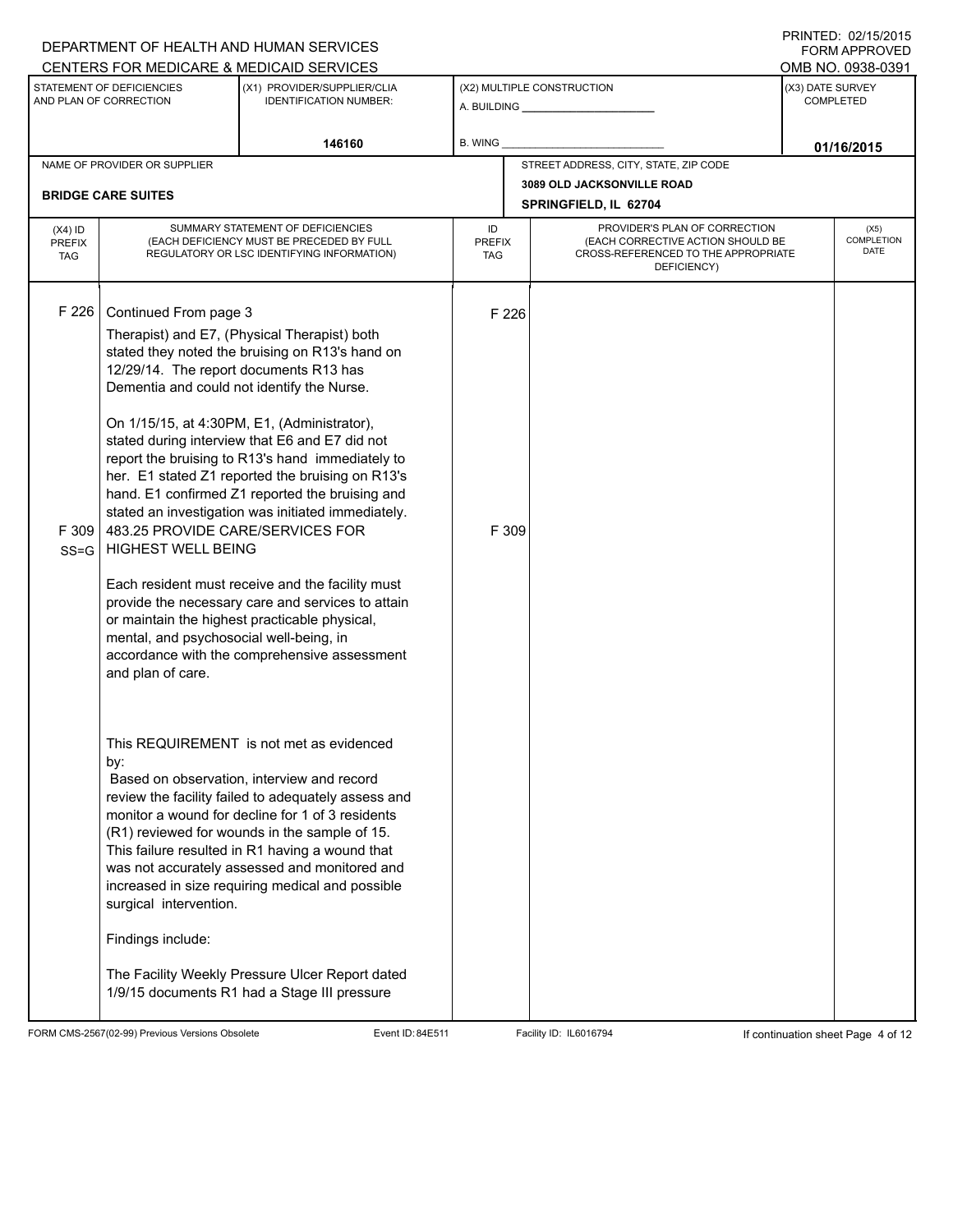## A. BUILDING **\_\_\_\_\_\_\_\_\_\_\_\_\_\_\_\_\_\_\_\_\_\_** (X1) PROVIDER/SUPPLIER/CLIA IDENTIFICATION NUMBER: STATEMENT OF DEFICIENCIES AND PLAN OF CORRECTION (X3) DATE SURVEY COMPLETED FORM APPROVED (X2) MULTIPLE CONSTRUCTION **B. WING** CENTERS FOR MEDICARE & MEDICAID SERVICES **And CENTERS FOR MEDICAL ACCESS** OMB NO. 0938-0391 **146160 01/16/2015** NAME OF PROVIDER OR SUPPLIER STREET ADDRESS, CITY, STATE, ZIP CODE **3089 OLD JACKSONVILLE ROAD BRIDGE CARE SUITES SPRINGFIELD, IL 62704** PROVIDER'S PLAN OF CORRECTION (EACH CORRECTIVE ACTION SHOULD BE CROSS-REFERENCED TO THE APPROPRIATE DEFICIENCY) (X5) **COMPLETION** DATE ID PREFIX TAG (X4) ID PREFIX TAG SUMMARY STATEMENT OF DEFICIENCIES (EACH DEFICIENCY MUST BE PRECEDED BY FULL REGULATORY OR LSC IDENTIFYING INFORMATION) F 309 Continued From page 4 F 309 ulcer to her right buttock measuring 3 centimeters (cm) by  $(x)$  1.2 cm  $x$  0.4 cm in depth. R1's January 2015 Physician's Order Sheet documents a treatment to this area on 1/9/15 as Silvadene cream and adaptive dressing daily. R1's Treatment Administration Record (TAR) documents E3, (Registered Nurse, RN) did a treatment to R1's right buttocks the morning of 1/15/15. There was no documentation regarding if R1's pressure ulcer had increased in size. On 1/15/15 at 1:30 PM, R1's wound was observed to be much bigger in depth and width than what the facility had assessed on 1/9/14. There was a small amount of pale yellow drainage on the bandage. E3, Registered Nurse (RN) measured the wound and provided the measurement as being 2.5 cm x 2 cm and 2 cm in depth. E3 confirmed the decline and stated it could be tunneling. R1's TAR and Nurse's Notes show no documentation of a decline in the wound. On 1/15/15 at 4:00 PM, E2, Director of Nursing (DON), stated she looked at R1's wound and stated the area on R1's right buttock looks more like an abscess, not a pressure sore. E2 stated she was trying to contact the Wound Clinic. On 1/16/15 at 10:30 AM, R1's wound was again observed with E2, Director of Nurses. E2 stated the dressing had just been changed earlier in the morning as she removed it. R1's wound was draining a tan colored exudate and when E2 pressed on the outer parameters of the wound, a copious amount of drainage came from the wound bed. E2 stated there was a hard knot

FORM CMS-2567(02-99) Previous Versions Obsolete Event ID: 84E511 Facility ID: IL6016794 If continuation sheet Page 5 of 12

DEPARTMENT OF HEALTH AND HUMAN SERVICES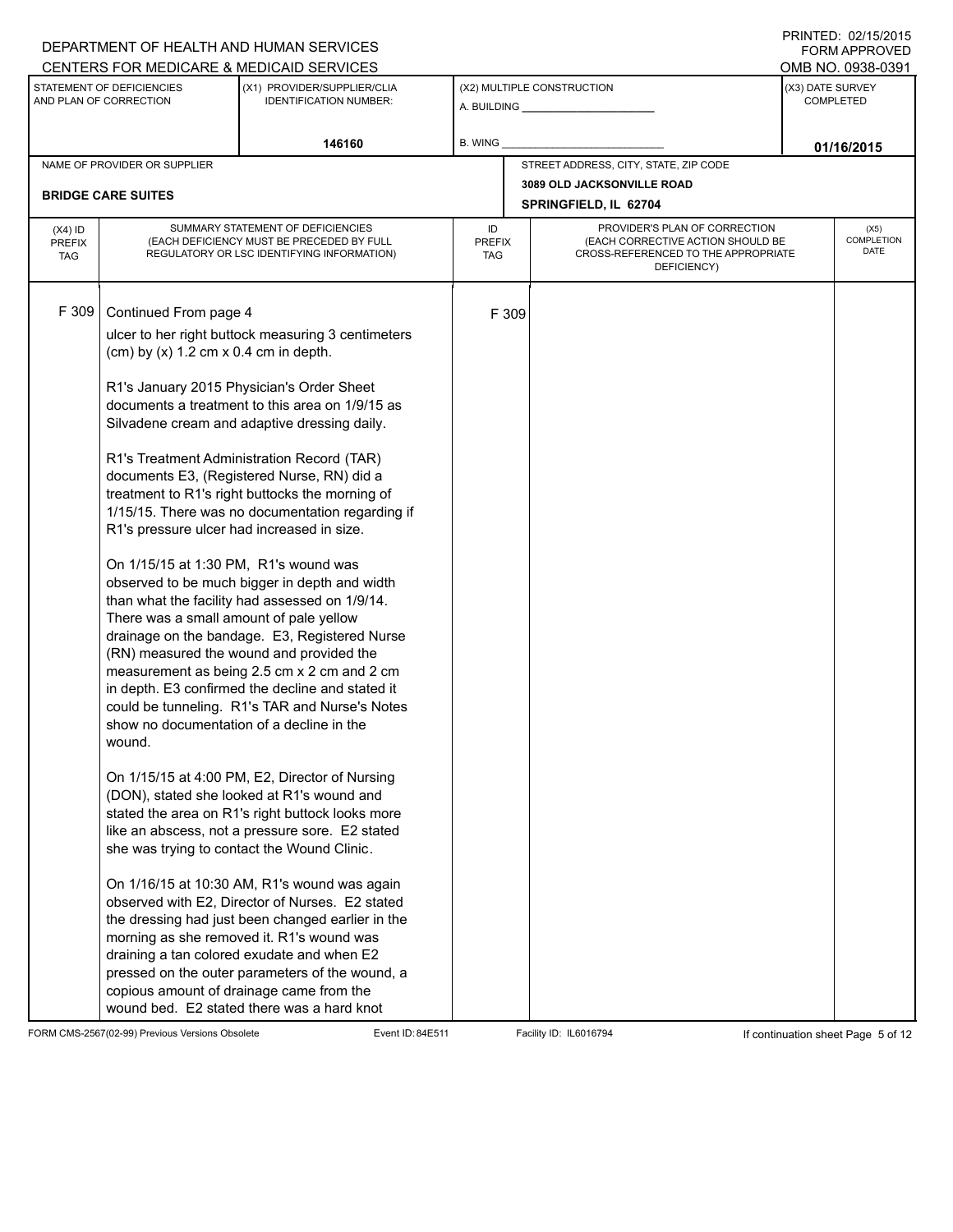## A. BUILDING **\_\_\_\_\_\_\_\_\_\_\_\_\_\_\_\_\_\_\_\_\_\_** (X1) PROVIDER/SUPPLIER/CLIA IDENTIFICATION NUMBER: STATEMENT OF DEFICIENCIES AND PLAN OF CORRECTION (X3) DATE SURVEY COMPLETED FORM APPROVED (X2) MULTIPLE CONSTRUCTION **B. WING** CENTERS FOR MEDICARE & MEDICAID SERVICES **And CENTERS FOR MEDICAL ACCESS** OMB NO. 0938-0391 **146160 B. WING D. CONSUMING D. CONSUMING D. CONSUMING D. CONSUMING D. CONSUMING D. CONSUMING D. CONSUMING** NAME OF PROVIDER OR SUPPLIER STREET ADDRESS, CITY, STATE, ZIP CODE **3089 OLD JACKSONVILLE ROAD BRIDGE CARE SUITES SPRINGFIELD, IL 62704** PROVIDER'S PLAN OF CORRECTION (EACH CORRECTIVE ACTION SHOULD BE CROSS-REFERENCED TO THE APPROPRIATE DEFICIENCY) (X5) **COMPLETION** DATE ID PREFIX TAG (X4) ID PREFIX TAG SUMMARY STATEMENT OF DEFICIENCIES (EACH DEFICIENCY MUST BE PRECEDED BY FULL REGULATORY OR LSC IDENTIFYING INFORMATION) F 309 Continued From page 5 F 309 under the skin on the on the right side of the wound and also acknowledged that the drainage increased when pressure was applied. E2 stated R1 was going to the physician 1/16/15 to have the wound evaluated as they thought it was an abscess. On 1/16/15, at 10:40 AM, E2 stated during interview that the nurses should assess and monitor for change in wounds during treatments to the wound. E2 stated the wound was not a pressure sore but an abscess and confirmed that it had increased in size. Z2, (R1's Physician), was interviewed by telephone on 1/16/15 at 4:26 PM. Z2 stated that he would expect the nurse doing the daily dressing changes to notice a change in the wound and notify the physician. Z2 stated that he had seen R1 on 1/16/15 and he was referring R1 to a plastic surgeon. The facility's Wound Assessment Policy documents that the purpose of the assessment is to document an accurate, ongoing assessment for wounds in the medical record. F 314 483.25(c) TREATMENT/SVCS TO SS=D PREVENT/HEAL PRESSURE SORES Based on the comprehensive assessment of a resident, the facility must ensure that a resident who enters the facility without pressure sores does not develop pressure sores unless the individual's clinical condition demonstrates that they were unavoidable; and a resident having pressure sores receives necessary treatment and services to promote healing, prevent infection and prevent new sores from developing. F 314

FORM CMS-2567(02-99) Previous Versions Obsolete Event ID: 84E511 Facility ID: IL6016794 If continuation sheet Page 6 of 12

DEPARTMENT OF HEALTH AND HUMAN SERVICES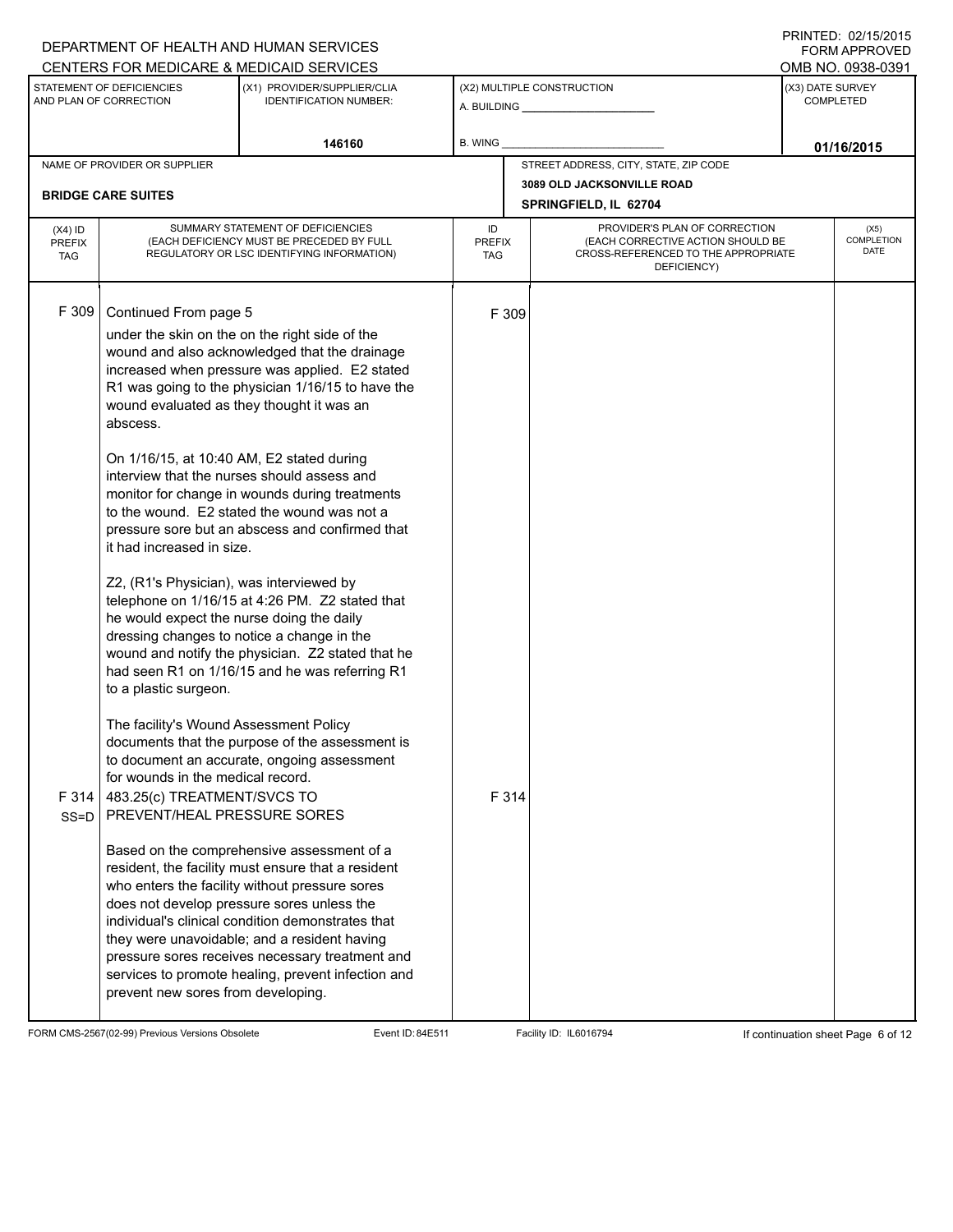|                                   |                                                                                                                                                                                                                                                                                                                           | DEPARTMENT OF HEALTH AND HUMAN SERVICES                                                                                                                                                                                                                                                                                                                                                                                                                                                                                                                                                                                                                                                                                                                                                                                                                                                                                                                                                                                                                                                         |                            |                                                                                                                          |                                                    | I INITILLY. VZIIVIZVIJ<br>FORM APPROVED |  |  |
|-----------------------------------|---------------------------------------------------------------------------------------------------------------------------------------------------------------------------------------------------------------------------------------------------------------------------------------------------------------------------|-------------------------------------------------------------------------------------------------------------------------------------------------------------------------------------------------------------------------------------------------------------------------------------------------------------------------------------------------------------------------------------------------------------------------------------------------------------------------------------------------------------------------------------------------------------------------------------------------------------------------------------------------------------------------------------------------------------------------------------------------------------------------------------------------------------------------------------------------------------------------------------------------------------------------------------------------------------------------------------------------------------------------------------------------------------------------------------------------|----------------------------|--------------------------------------------------------------------------------------------------------------------------|----------------------------------------------------|-----------------------------------------|--|--|
|                                   |                                                                                                                                                                                                                                                                                                                           | CENTERS FOR MEDICARE & MEDICAID SERVICES                                                                                                                                                                                                                                                                                                                                                                                                                                                                                                                                                                                                                                                                                                                                                                                                                                                                                                                                                                                                                                                        |                            |                                                                                                                          |                                                    | OMB NO. 0938-0391                       |  |  |
|                                   | STATEMENT OF DEFICIENCIES<br>AND PLAN OF CORRECTION                                                                                                                                                                                                                                                                       | (X1) PROVIDER/SUPPLIER/CLIA<br><b>IDENTIFICATION NUMBER:</b>                                                                                                                                                                                                                                                                                                                                                                                                                                                                                                                                                                                                                                                                                                                                                                                                                                                                                                                                                                                                                                    |                            | (X2) MULTIPLE CONSTRUCTION                                                                                               | (X3) DATE SURVEY<br><b>COMPLETED</b><br>01/16/2015 |                                         |  |  |
|                                   |                                                                                                                                                                                                                                                                                                                           | 146160                                                                                                                                                                                                                                                                                                                                                                                                                                                                                                                                                                                                                                                                                                                                                                                                                                                                                                                                                                                                                                                                                          | B. WING                    |                                                                                                                          |                                                    |                                         |  |  |
|                                   | NAME OF PROVIDER OR SUPPLIER                                                                                                                                                                                                                                                                                              |                                                                                                                                                                                                                                                                                                                                                                                                                                                                                                                                                                                                                                                                                                                                                                                                                                                                                                                                                                                                                                                                                                 |                            | STREET ADDRESS, CITY, STATE, ZIP CODE                                                                                    |                                                    |                                         |  |  |
|                                   | <b>BRIDGE CARE SUITES</b>                                                                                                                                                                                                                                                                                                 |                                                                                                                                                                                                                                                                                                                                                                                                                                                                                                                                                                                                                                                                                                                                                                                                                                                                                                                                                                                                                                                                                                 |                            | 3089 OLD JACKSONVILLE ROAD                                                                                               |                                                    |                                         |  |  |
|                                   |                                                                                                                                                                                                                                                                                                                           |                                                                                                                                                                                                                                                                                                                                                                                                                                                                                                                                                                                                                                                                                                                                                                                                                                                                                                                                                                                                                                                                                                 |                            | SPRINGFIELD, IL 62704                                                                                                    |                                                    |                                         |  |  |
| $(X4)$ ID<br>PREFIX<br><b>TAG</b> |                                                                                                                                                                                                                                                                                                                           | SUMMARY STATEMENT OF DEFICIENCIES<br>(EACH DEFICIENCY MUST BE PRECEDED BY FULL<br>REGULATORY OR LSC IDENTIFYING INFORMATION)                                                                                                                                                                                                                                                                                                                                                                                                                                                                                                                                                                                                                                                                                                                                                                                                                                                                                                                                                                    | ID<br><b>PREFIX</b><br>TAG | PROVIDER'S PLAN OF CORRECTION<br>(EACH CORRECTIVE ACTION SHOULD BE<br>CROSS-REFERENCED TO THE APPROPRIATE<br>DEFICIENCY) |                                                    | (X5)<br><b>COMPLETION</b><br>DATE       |  |  |
| F 314                             | Continued From page 6                                                                                                                                                                                                                                                                                                     |                                                                                                                                                                                                                                                                                                                                                                                                                                                                                                                                                                                                                                                                                                                                                                                                                                                                                                                                                                                                                                                                                                 | F 314                      |                                                                                                                          |                                                    |                                         |  |  |
|                                   | by:<br>Based on observation, record review and<br>interview, the facility failed to adequately<br>failed to implement timely interventions for<br>sample of 15.<br>Findings include:<br>stated that she refused to go to therapy.<br>up in the chair since 7:00 AM.<br>The Care Plan documents "treatment as<br>ordered". | This REQUIREMENT is not met as evidenced<br>assess/monitor and treat pressure sores and<br>pressure sore prevention for 3 of 4 residents (R1,<br>R2, and R7) reviewed for pressure sores in the<br>On 1/14/15, R1 was sitting up in chair at bedside<br>at 9:30 AM and remained there throughout the<br>morning and was still there at 1:30 PM. R1 stated<br>that she had been up in the chair all day and R1<br>During interview on 1/14/15 at 9:05 AM, E3,<br>Registered Nurse (RN) stated that R1 had been<br>R1's Care Plan dated 10/31/4 identifies R1 at risk<br>for pressure ulcers with interventions including for<br>staff to observe during care for any signs of<br>breakdown, i.e.; redness, chafing, irritation, pain.<br>R1's Braden Score For Prediction of Pressure<br>Sore Risk dated 10/31/14, documents that R1<br>had a score of 20, with 19 or higher not at risk.<br>R1's Braden Score For Prediction of Pressure<br>Sore Risk dated 11/11/14 documents that R1 had<br>a score of 18 with score of 15-18 being at risk.<br>R1's Resident Progress Notes dated 11/19/2014 |                            |                                                                                                                          |                                                    |                                         |  |  |

FORM CMS-2567(02-99) Previous Versions Obsolete Event ID: 84E511 Facility ID: IL6016794 If continuation sheet Page 7 of 12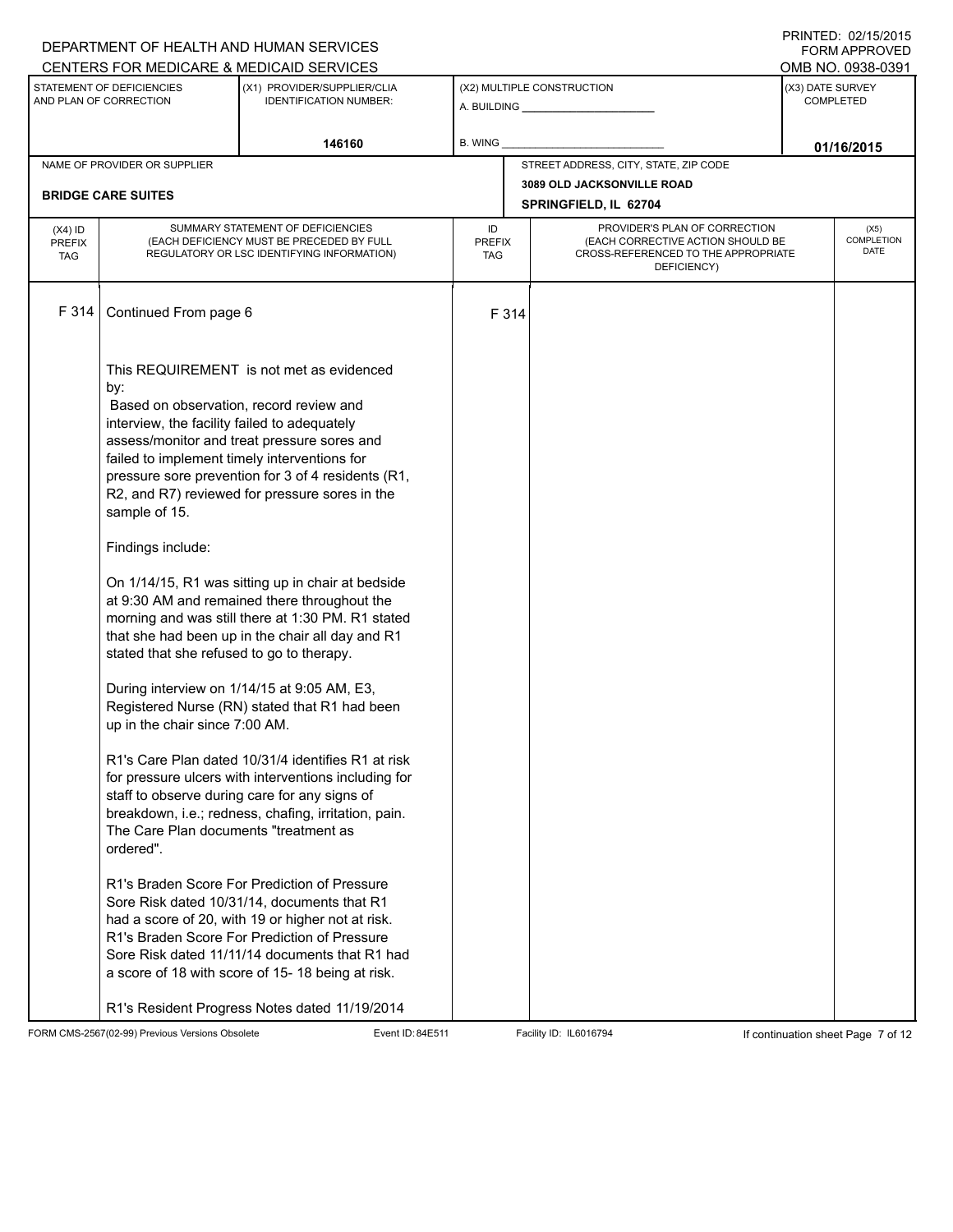## A. BUILDING **\_\_\_\_\_\_\_\_\_\_\_\_\_\_\_\_\_\_\_\_\_\_** (X1) PROVIDER/SUPPLIER/CLIA IDENTIFICATION NUMBER: STATEMENT OF DEFICIENCIES AND PLAN OF CORRECTION (X3) DATE SURVEY COMPLETED FORM APPROVED (X2) MULTIPLE CONSTRUCTION **B. WING** CENTERS FOR MEDICARE & MEDICAID SERVICES **And CENTERS FOR MEDICAL ACCESS** OMB NO. 0938-0391 **146160 B. WING D. CONSUMING D. CONSUMING D. CONSUMING D. CONSUMING D. CONSUMING D. CONSUMING D. CONSUMING** NAME OF PROVIDER OR SUPPLIER STREET ADDRESS, CITY, STATE, ZIP CODE **3089 OLD JACKSONVILLE ROAD BRIDGE CARE SUITES SPRINGFIELD, IL 62704** PROVIDER'S PLAN OF CORRECTION (EACH CORRECTIVE ACTION SHOULD BE CROSS-REFERENCED TO THE APPROPRIATE DEFICIENCY) (X5) **COMPLETION** DATE ID PREFIX TAG (X4) ID PREFIX TAG SUMMARY STATEMENT OF DEFICIENCIES (EACH DEFICIENCY MUST BE PRECEDED BY FULL REGULATORY OR LSC IDENTIFYING INFORMATION) F 314 Continued From page 7 F 314 documents that R1's skin was clear and intact including her feet. The Facility's Weekly Pressure Ulcer Report dated 11/20/14 documents R1 acquired pressure ulcers to the heels that were fluid filled blisters. R1's Resident Progress Notes, dated 11/25/2014, documents R1 had an intact blister to left heel measuring 3cm x 2.5 cm and an intact blister to her right heel measuring 6cm x 4.5 cm. The Pressure Ulcer Report of 12/4/14, documents that R1's Stage II pressure ulcer to her left heel measured 10 centimeters (cm) by (x) 5 cm x .25 cm in depth. The Report documents R1's Stage II pressure ulcer to her right heel measured 6 cm x 4.5 cm and 0.25 cm in depth. The Weekly Pressure Ulcer Report, dated 12/11/2014, documents R1's Stage II pressure ulcer on her left heel measured 10 cm x 5 cm and the depth was unmeasurable. The Report documented the Stage II pressure ulcer to her right heel measured 6 cm x 4.5 cm and the depth was unmeasurable. The Weekly Pressure Ulcer Reports from 12/18-12/24/14 documented R1's heels continued to be the same size as reported on 12/11/2014. The Weekly Pressure Ulcer Report, dated 12/24/2014, documents R1's left heel having escar and 90% necrotic and the right heel having eschar and 80% necrotic. The Weekly Pressure Ulcer Reports from 12/4/14 to 1/9/15 document the treatment to the

FORM CMS-2567(02-99) Previous Versions Obsolete Event ID: 84E511 Facility ID: IL6016794 If continuation sheet Page 8 of 12

DEPARTMENT OF HEALTH AND HUMAN SERVICES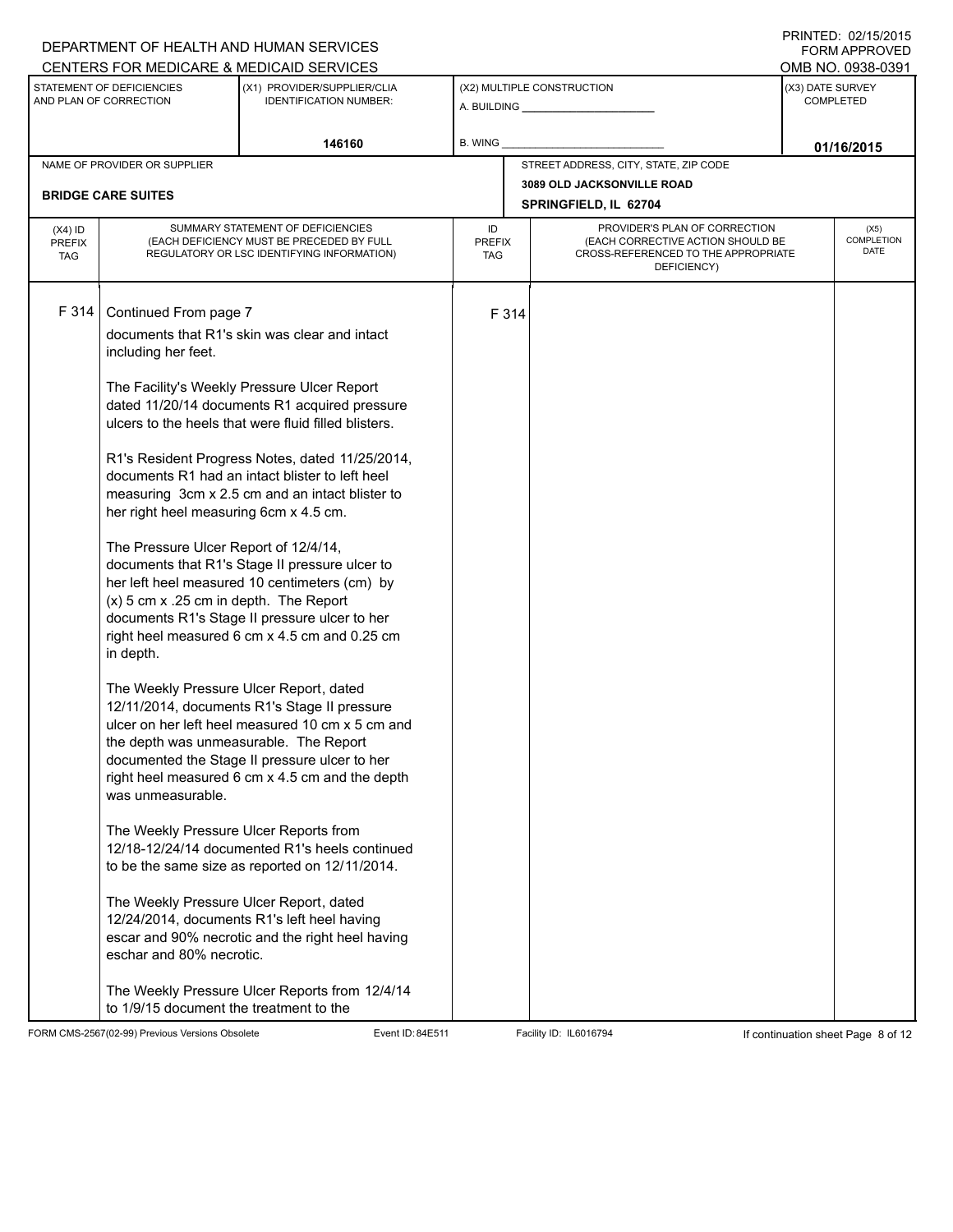|                                          |                                                                                                                                                                                        | DEPARTMENT OF HEALTH AND HUMAN SERVICES                                                                                                                                                                                                                                                                                                                                                                                                                                                                                                                                                                                                                                                                                               |                            |                            |                                                                                                                          |            | I INITILLY. VZIJVIZVIJ<br><b>FORM APPROVED</b> |  |  |
|------------------------------------------|----------------------------------------------------------------------------------------------------------------------------------------------------------------------------------------|---------------------------------------------------------------------------------------------------------------------------------------------------------------------------------------------------------------------------------------------------------------------------------------------------------------------------------------------------------------------------------------------------------------------------------------------------------------------------------------------------------------------------------------------------------------------------------------------------------------------------------------------------------------------------------------------------------------------------------------|----------------------------|----------------------------|--------------------------------------------------------------------------------------------------------------------------|------------|------------------------------------------------|--|--|
|                                          |                                                                                                                                                                                        | CENTERS FOR MEDICARE & MEDICAID SERVICES                                                                                                                                                                                                                                                                                                                                                                                                                                                                                                                                                                                                                                                                                              |                            |                            |                                                                                                                          |            | OMB NO. 0938-0391                              |  |  |
|                                          | STATEMENT OF DEFICIENCIES<br>AND PLAN OF CORRECTION                                                                                                                                    | (X1) PROVIDER/SUPPLIER/CLIA<br><b>IDENTIFICATION NUMBER:</b>                                                                                                                                                                                                                                                                                                                                                                                                                                                                                                                                                                                                                                                                          |                            | (X2) MULTIPLE CONSTRUCTION |                                                                                                                          |            | (X3) DATE SURVEY<br><b>COMPLETED</b>           |  |  |
|                                          |                                                                                                                                                                                        | 146160                                                                                                                                                                                                                                                                                                                                                                                                                                                                                                                                                                                                                                                                                                                                | B. WING                    |                            |                                                                                                                          | 01/16/2015 |                                                |  |  |
|                                          | NAME OF PROVIDER OR SUPPLIER                                                                                                                                                           |                                                                                                                                                                                                                                                                                                                                                                                                                                                                                                                                                                                                                                                                                                                                       |                            |                            | STREET ADDRESS, CITY, STATE, ZIP CODE                                                                                    |            |                                                |  |  |
|                                          | <b>BRIDGE CARE SUITES</b>                                                                                                                                                              |                                                                                                                                                                                                                                                                                                                                                                                                                                                                                                                                                                                                                                                                                                                                       |                            |                            | 3089 OLD JACKSONVILLE ROAD<br>SPRINGFIELD, IL 62704                                                                      |            |                                                |  |  |
| $(X4)$ ID<br><b>PREFIX</b><br><b>TAG</b> |                                                                                                                                                                                        | SUMMARY STATEMENT OF DEFICIENCIES<br>(EACH DEFICIENCY MUST BE PRECEDED BY FULL<br>REGULATORY OR LSC IDENTIFYING INFORMATION)                                                                                                                                                                                                                                                                                                                                                                                                                                                                                                                                                                                                          | ID<br><b>PREFIX</b><br>TAG |                            | PROVIDER'S PLAN OF CORRECTION<br>(EACH CORRECTIVE ACTION SHOULD BE<br>CROSS-REFERENCED TO THE APPROPRIATE<br>DEFICIENCY) |            | (X5)<br><b>COMPLETION</b><br>DATE              |  |  |
| F 314                                    | Continued From page 8<br>pressure sores were identified as being<br>unstageable.<br>after the pressure sores were developed.<br>of the heel ulcers were from pressure.                 | pressures sores was Santyl with dry dressing to<br>be done daily. There was no documentation if the<br>facility changed R1's pressure ulcer treatment<br>order even though the pressure sores were<br>declining until 1/9/15 which at that time the<br>R1's Care Plan failed to identify a preventative<br>pressure sore plan for R1 as she was admitted to<br>the facility following a right hip fracture and was<br>dependant on staff for mobility. The Facility<br>Pressure Ulcer Prevention Policy documents the<br>purpose is to prevent avoidable pressure ulcers.<br>The facility added to the Care Plan to float heels<br>Z2, R1's physician was interviewed by telephone<br>on 1/16/15 at 4:26 PM. Z2 stated that the cause |                            | F 314                      |                                                                                                                          |            |                                                |  |  |
|                                          | for a left hip replacement.<br>impaired mobility and bowel and bladder<br>incontinency. The care plan documents<br>cleared on on 1/7/15.<br>R7's care plan intervention dated, 1/6/15, | 2. According to the Face Sheet, R7 was admitted<br>to the facility on 1/2/15 following hospitalization<br>The Care Plan dated 1/2/15 identifies R7 to be at<br>high risk for Pressure Ulcer due to being admitted<br>to the facility with a stage I on his left heel due<br>preventative treatment to heel with staged 1<br>documents "turn/reposition every 2 hours and as<br>needed" The Care Plan interventions, dated<br>1/2/15 documents "Observe during care for any                                                                                                                                                                                                                                                            |                            |                            |                                                                                                                          |            |                                                |  |  |

FORM CMS-2567(02-99) Previous Versions Obsolete Event ID: 84E511 Facility ID: IL6016794 If continuation sheet Page 9 of 12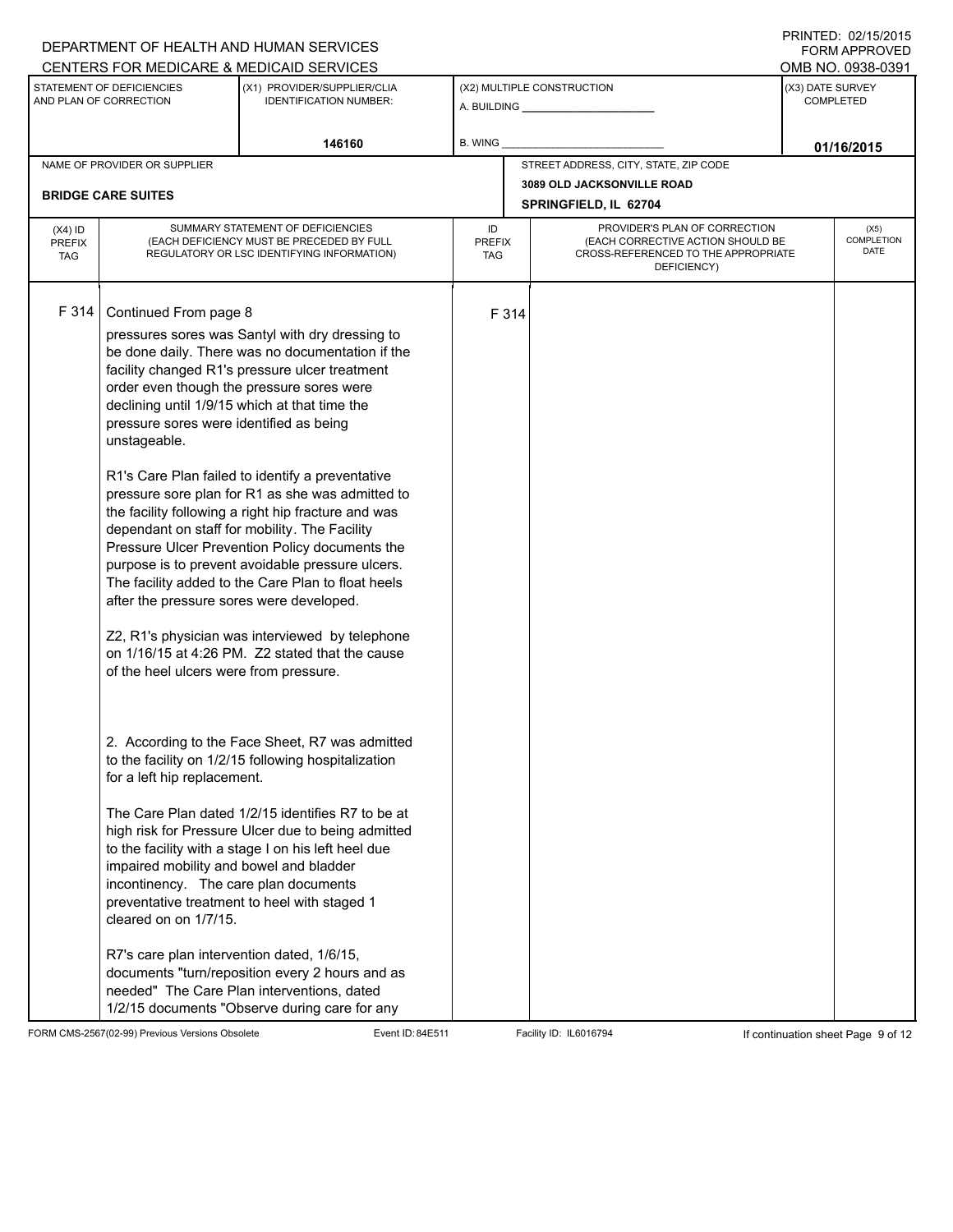|                                   |                                                                                                                                                                                                                                                                                                                                                                                                                                                              | CENTERS FOR MEDICARE & MEDICAID SERVICES                                                                                                                                                                                                                                                                                                                                                                                                                                                                                                                                                                                                                                                                                                                                                                                                                                                                                                                                                                                                                                              |                            |       |                                                                                                                          |            | OMB NO. 0938-0391                    |  |
|-----------------------------------|--------------------------------------------------------------------------------------------------------------------------------------------------------------------------------------------------------------------------------------------------------------------------------------------------------------------------------------------------------------------------------------------------------------------------------------------------------------|---------------------------------------------------------------------------------------------------------------------------------------------------------------------------------------------------------------------------------------------------------------------------------------------------------------------------------------------------------------------------------------------------------------------------------------------------------------------------------------------------------------------------------------------------------------------------------------------------------------------------------------------------------------------------------------------------------------------------------------------------------------------------------------------------------------------------------------------------------------------------------------------------------------------------------------------------------------------------------------------------------------------------------------------------------------------------------------|----------------------------|-------|--------------------------------------------------------------------------------------------------------------------------|------------|--------------------------------------|--|
|                                   | STATEMENT OF DEFICIENCIES<br>AND PLAN OF CORRECTION                                                                                                                                                                                                                                                                                                                                                                                                          | (X1) PROVIDER/SUPPLIER/CLIA<br><b>IDENTIFICATION NUMBER:</b>                                                                                                                                                                                                                                                                                                                                                                                                                                                                                                                                                                                                                                                                                                                                                                                                                                                                                                                                                                                                                          | (X2) MULTIPLE CONSTRUCTION |       |                                                                                                                          |            | (X3) DATE SURVEY<br><b>COMPLETED</b> |  |
|                                   |                                                                                                                                                                                                                                                                                                                                                                                                                                                              | 146160                                                                                                                                                                                                                                                                                                                                                                                                                                                                                                                                                                                                                                                                                                                                                                                                                                                                                                                                                                                                                                                                                | <b>B. WING</b>             |       |                                                                                                                          |            |                                      |  |
|                                   | NAME OF PROVIDER OR SUPPLIER                                                                                                                                                                                                                                                                                                                                                                                                                                 |                                                                                                                                                                                                                                                                                                                                                                                                                                                                                                                                                                                                                                                                                                                                                                                                                                                                                                                                                                                                                                                                                       |                            |       | STREET ADDRESS, CITY, STATE, ZIP CODE                                                                                    | 01/16/2015 |                                      |  |
|                                   | <b>BRIDGE CARE SUITES</b>                                                                                                                                                                                                                                                                                                                                                                                                                                    |                                                                                                                                                                                                                                                                                                                                                                                                                                                                                                                                                                                                                                                                                                                                                                                                                                                                                                                                                                                                                                                                                       |                            |       | 3089 OLD JACKSONVILLE ROAD<br>SPRINGFIELD, IL 62704                                                                      |            |                                      |  |
| $(X4)$ ID<br><b>PREFIX</b><br>TAG |                                                                                                                                                                                                                                                                                                                                                                                                                                                              | SUMMARY STATEMENT OF DEFICIENCIES<br>(EACH DEFICIENCY MUST BE PRECEDED BY FULL<br>REGULATORY OR LSC IDENTIFYING INFORMATION)                                                                                                                                                                                                                                                                                                                                                                                                                                                                                                                                                                                                                                                                                                                                                                                                                                                                                                                                                          | ID<br><b>PREFIX</b><br>TAG |       | PROVIDER'S PLAN OF CORRECTION<br>(EACH CORRECTIVE ACTION SHOULD BE<br>CROSS-REFERENCED TO THE APPROPRIATE<br>DEFICIENCY) |            | (X5)<br><b>COMPLETION</b><br>DATE    |  |
| F 314                             | Continued From page 9<br>signs of breakdown i.e.; redness, chafing,<br>irritation, pain, etc." Another Care Plan<br>intervention, dated 1/2/15 documents<br>preventative skin care as indicated and<br>"treatment as ordered to heels."<br>noted on 1/14/15 although the Treatment<br>twice daily.<br>1/7/15. E2 agreed the nurses should be<br>assessing and monitoring his skin when<br>which may have developed.<br>Prevention" (no date) documents under | On 1/14/15 at 12:30pm, R7's left heel was boggy,<br>irregular shaped and was dark in color R7 was<br>also noted to have a small superficial scabbed<br>area (light colored) on his inner right bunion.<br>The facility had no documentation on either areas<br>Administration Record (TAR) for 1/2/15 - 1/14/15<br>documents skin prep to bilateral heels and float<br>heels twice a day was being done. On 1/14/15,<br>the skin prep order was increased to three times<br>daily and sure prep was added to the bunion area<br>On 1/16/15 at 11:00 AM, E2 Director of Nursing<br>(DON) provided the weekly skin assessment<br>dated 1/7/15 which identifies the heel as "intact"<br>with Sure Prep being used as a preventative<br>measure. E2 stated R7's skin was intact on<br>treatments are done in an effort to identify any<br>change including decline and any new areas<br>The facility's policy entitled "Pressure Ulcer<br>procedures that "personal care associates to<br>inspect skin daily during care. Pay particular<br>attention to bony prominence's among others." |                            | F 314 |                                                                                                                          |            |                                      |  |

DEPARTMENT OF HEALTH AND HUMAN SERVICES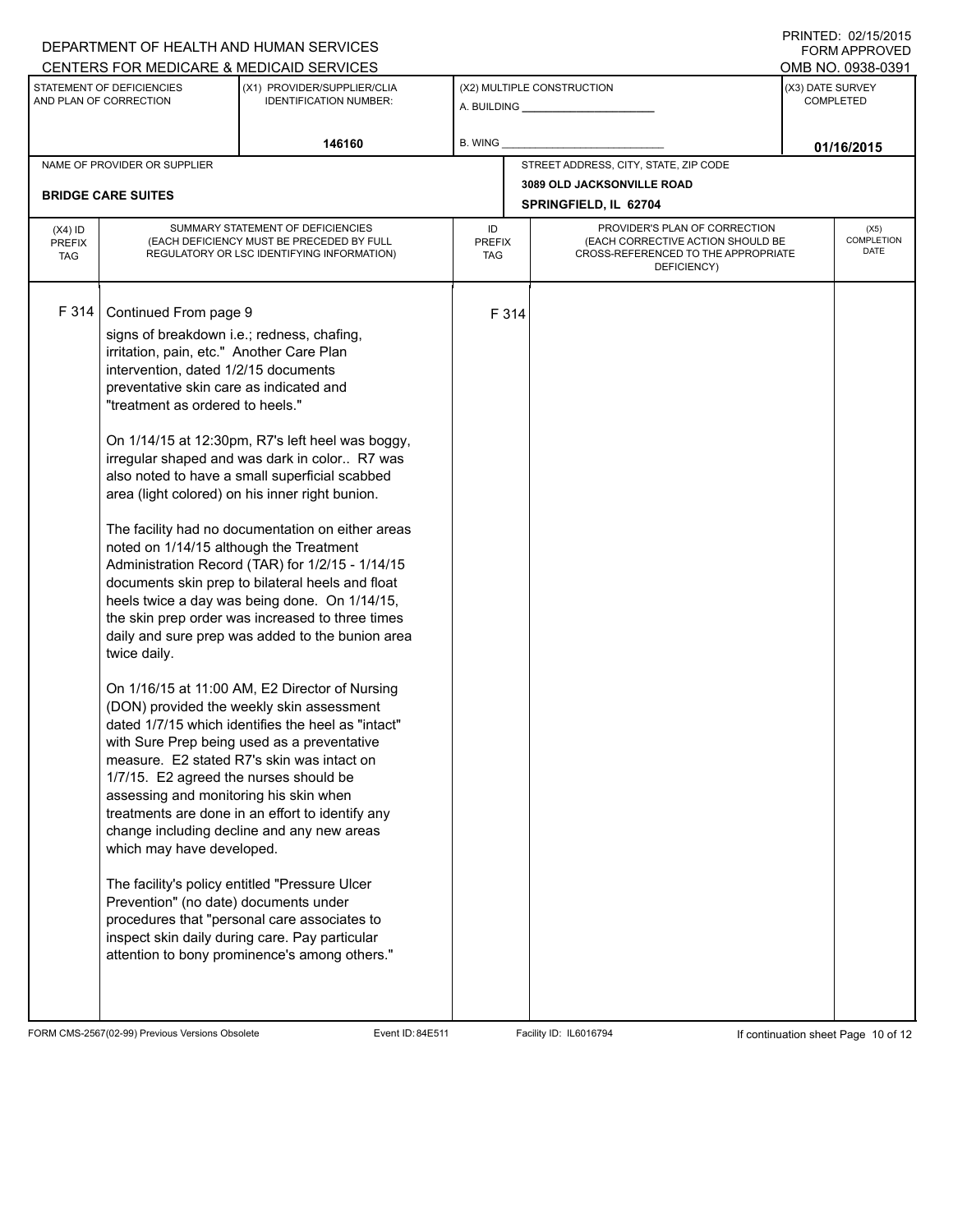|                                          |                                                                                                                                                                                                                                                                                                                                                                                                                        | DEPARTMENT OF HEALTH AND HUMAN SERVICES                                                                                                                                                                                                                                                                                                                                                                                                                                                                                                                                                                                                                                                                                                                                                                                                                                                                                                                                                                                                                                                                         |                            |                            |                                                                                                                          |                                   | I INITILLY. VZIIVIZVIJ<br><b>FORM APPROVED</b> |  |  |
|------------------------------------------|------------------------------------------------------------------------------------------------------------------------------------------------------------------------------------------------------------------------------------------------------------------------------------------------------------------------------------------------------------------------------------------------------------------------|-----------------------------------------------------------------------------------------------------------------------------------------------------------------------------------------------------------------------------------------------------------------------------------------------------------------------------------------------------------------------------------------------------------------------------------------------------------------------------------------------------------------------------------------------------------------------------------------------------------------------------------------------------------------------------------------------------------------------------------------------------------------------------------------------------------------------------------------------------------------------------------------------------------------------------------------------------------------------------------------------------------------------------------------------------------------------------------------------------------------|----------------------------|----------------------------|--------------------------------------------------------------------------------------------------------------------------|-----------------------------------|------------------------------------------------|--|--|
|                                          |                                                                                                                                                                                                                                                                                                                                                                                                                        | CENTERS FOR MEDICARE & MEDICAID SERVICES                                                                                                                                                                                                                                                                                                                                                                                                                                                                                                                                                                                                                                                                                                                                                                                                                                                                                                                                                                                                                                                                        |                            |                            |                                                                                                                          |                                   | OMB NO. 0938-0391                              |  |  |
|                                          | STATEMENT OF DEFICIENCIES<br>AND PLAN OF CORRECTION                                                                                                                                                                                                                                                                                                                                                                    | (X1) PROVIDER/SUPPLIER/CLIA<br><b>IDENTIFICATION NUMBER:</b>                                                                                                                                                                                                                                                                                                                                                                                                                                                                                                                                                                                                                                                                                                                                                                                                                                                                                                                                                                                                                                                    |                            | (X2) MULTIPLE CONSTRUCTION |                                                                                                                          |                                   | (X3) DATE SURVEY<br><b>COMPLETED</b>           |  |  |
|                                          |                                                                                                                                                                                                                                                                                                                                                                                                                        | 146160                                                                                                                                                                                                                                                                                                                                                                                                                                                                                                                                                                                                                                                                                                                                                                                                                                                                                                                                                                                                                                                                                                          | B. WING                    |                            |                                                                                                                          | 01/16/2015                        |                                                |  |  |
|                                          | NAME OF PROVIDER OR SUPPLIER                                                                                                                                                                                                                                                                                                                                                                                           |                                                                                                                                                                                                                                                                                                                                                                                                                                                                                                                                                                                                                                                                                                                                                                                                                                                                                                                                                                                                                                                                                                                 |                            |                            | STREET ADDRESS, CITY, STATE, ZIP CODE                                                                                    |                                   |                                                |  |  |
|                                          | <b>BRIDGE CARE SUITES</b>                                                                                                                                                                                                                                                                                                                                                                                              |                                                                                                                                                                                                                                                                                                                                                                                                                                                                                                                                                                                                                                                                                                                                                                                                                                                                                                                                                                                                                                                                                                                 |                            |                            | 3089 OLD JACKSONVILLE ROAD<br>SPRINGFIELD, IL 62704                                                                      |                                   |                                                |  |  |
| $(X4)$ ID<br><b>PREFIX</b><br><b>TAG</b> |                                                                                                                                                                                                                                                                                                                                                                                                                        | SUMMARY STATEMENT OF DEFICIENCIES<br>(EACH DEFICIENCY MUST BE PRECEDED BY FULL<br>REGULATORY OR LSC IDENTIFYING INFORMATION)                                                                                                                                                                                                                                                                                                                                                                                                                                                                                                                                                                                                                                                                                                                                                                                                                                                                                                                                                                                    | ID<br><b>PREFIX</b><br>TAG |                            | PROVIDER'S PLAN OF CORRECTION<br>(EACH CORRECTIVE ACTION SHOULD BE<br>CROSS-REFERENCED TO THE APPROPRIATE<br>DEFICIENCY) | (X5)<br><b>COMPLETION</b><br>DATE |                                                |  |  |
| F 314                                    | Continued From page 10<br>3. R2's Minimum Data Set (MDS), dated<br>limitation in range of motion and extensive<br>assistance of two plus persons physical<br>assistance with transfer and mobility.<br>R2's Care Plan, start date 12/31/2014,<br>needed.<br>sitting up in her wheel chair.<br>bed that morning", her left heel was<br>dressing put on.<br>left heel dressing on.<br>the dressing was in her left sock. | 10/7/2015, documented diagnoses, in part, Post<br>Hip Fracture and Stage III Pressure Sore, Brief<br>Interview for Mental Status (BIMS) score of 14<br>(score range from 00-15), extremity functional<br>documented that she was admitted with a Stage<br>III Pressure Ulcer on her left heel. It was also<br>noted to turn/reposition every two hours and as<br>On 1/13/2015 from 11:45a.m. to 2:05p.m. R2 was<br>On 1/13/2015 at 2:05p.m., R2 stated that she had<br>been sitting up at least from 11:45 a.m. to time of<br>interview at 2:05p.m. R2 also stated that her left<br>heel dressing was not on when she "got out of<br>"uncomfortable" and that she needed her left heel<br>On 1/13/2015 at 2:15 p.m., E4, Certified Nurse's<br>Assistant (CNA) stated that R2 was up about<br>10:00 a.m., on 1/13/2015, and did not have her<br>During R2's left heel skin check, on 1/13/2015 at<br>2:05 p.m, with E5, (MDS Coordinator), E5 stated<br>R2's left heel dressing was not in place and that<br>On 1/13/15 at 2:15 PM, E2, Director of Nursing<br>(DON) stated during interview that R2's left heel | F 314                      |                            |                                                                                                                          |                                   |                                                |  |  |
|                                          |                                                                                                                                                                                                                                                                                                                                                                                                                        | was not dressed and that her left heel dressing                                                                                                                                                                                                                                                                                                                                                                                                                                                                                                                                                                                                                                                                                                                                                                                                                                                                                                                                                                                                                                                                 |                            |                            |                                                                                                                          |                                   |                                                |  |  |

FORM CMS-2567(02-99) Previous Versions Obsolete Event ID: 84E511 Facility ID: IL6016794 If continuation sheet Page 11 of 12